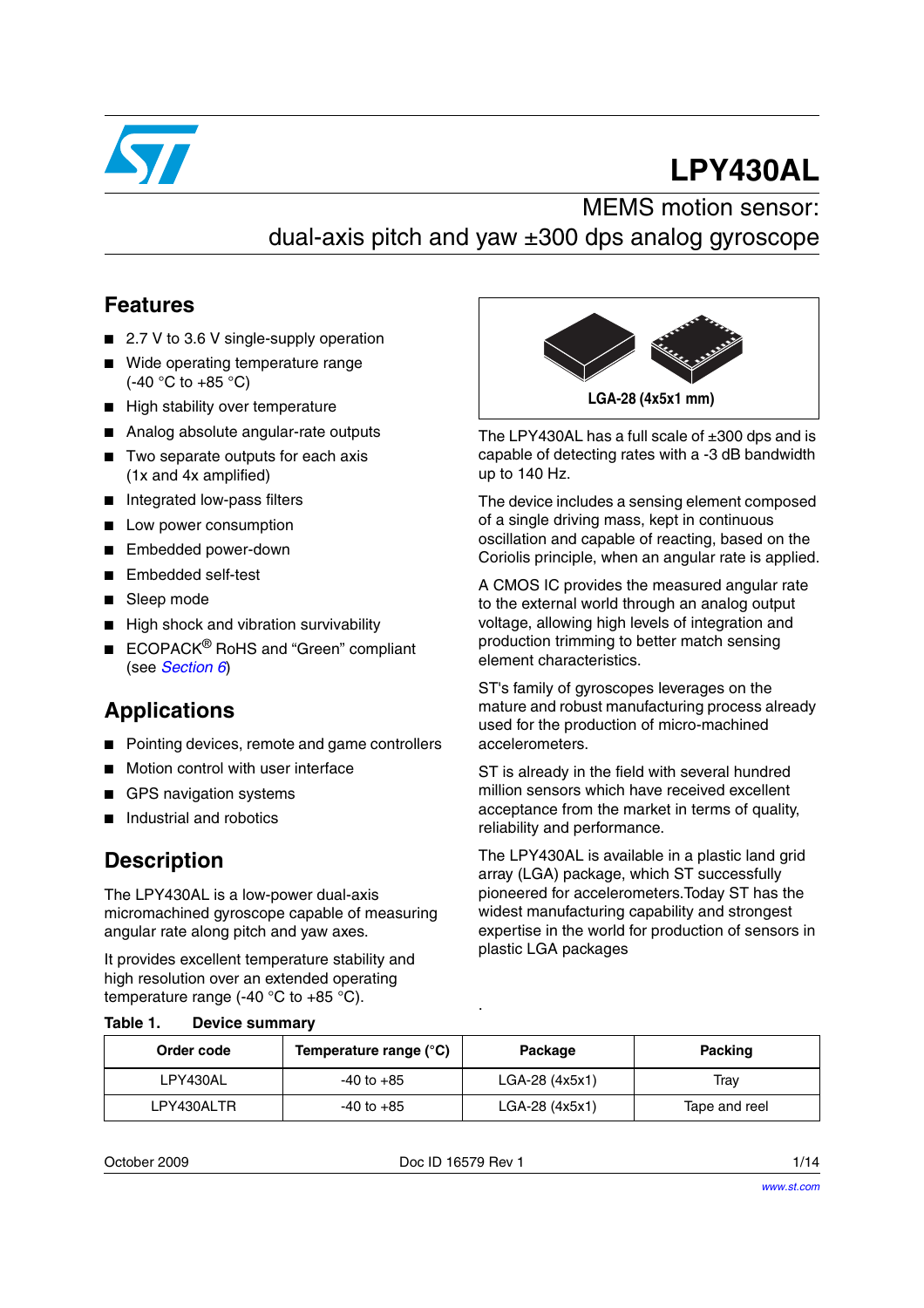## **Contents**

| 1              |     |                                             |
|----------------|-----|---------------------------------------------|
|                | 1.1 |                                             |
| $\overline{2}$ |     | Mechanical and electrical specifications  5 |
|                | 2.1 |                                             |
|                | 2.2 |                                             |
| 3              |     |                                             |
| 4              |     |                                             |
|                | 4.1 |                                             |
|                | 4.2 |                                             |
|                | 4.3 |                                             |
|                | 4.4 |                                             |
|                | 4.5 |                                             |
| 5              |     |                                             |
|                | 5.1 |                                             |
|                | 5.2 |                                             |
| 6              |     |                                             |
| $\overline{7}$ |     |                                             |

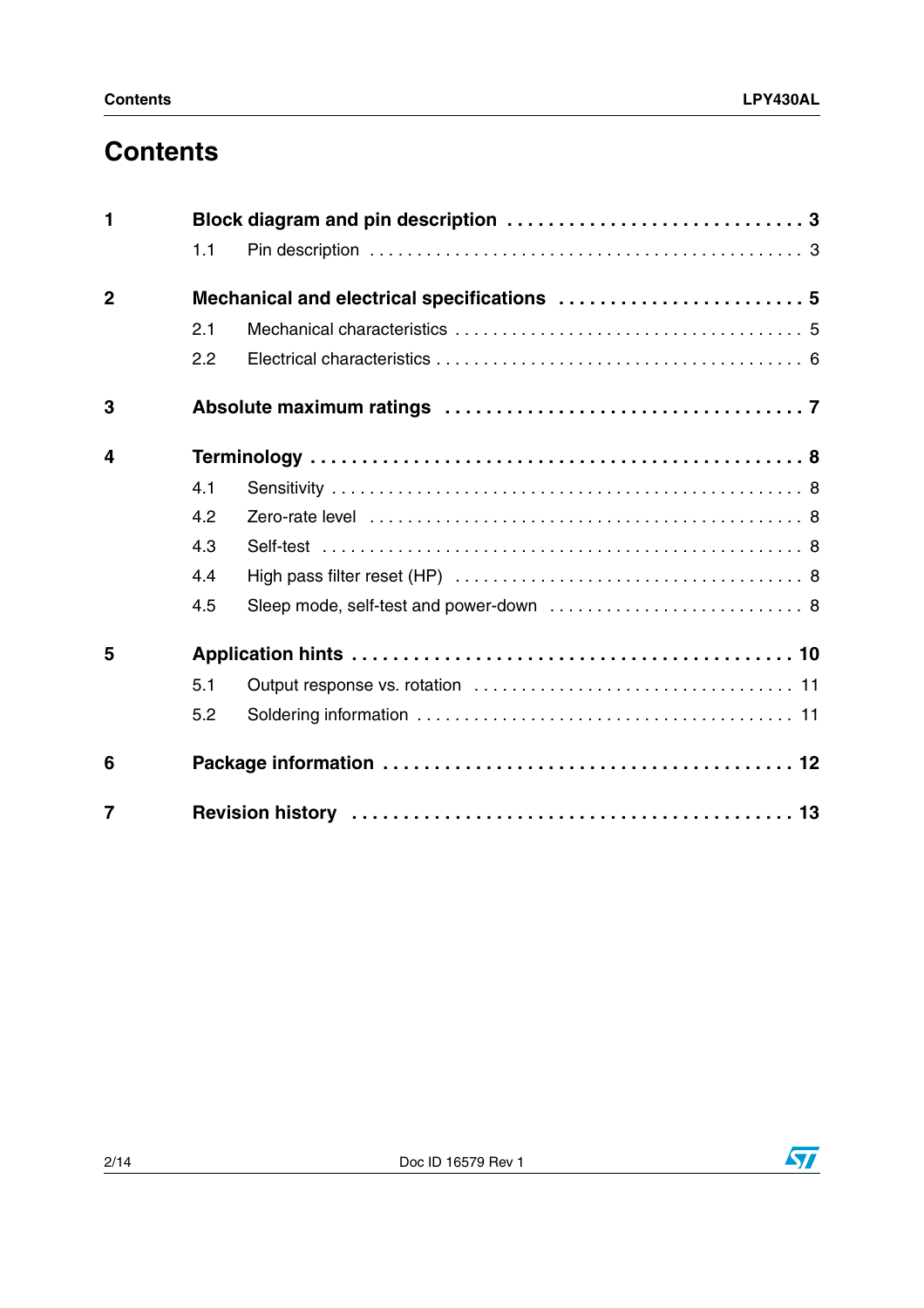### <span id="page-2-0"></span>**1 Block diagram and pin description**



#### **Figure 1. Block diagram**

### <span id="page-2-1"></span>**1.1 Pin description**



ST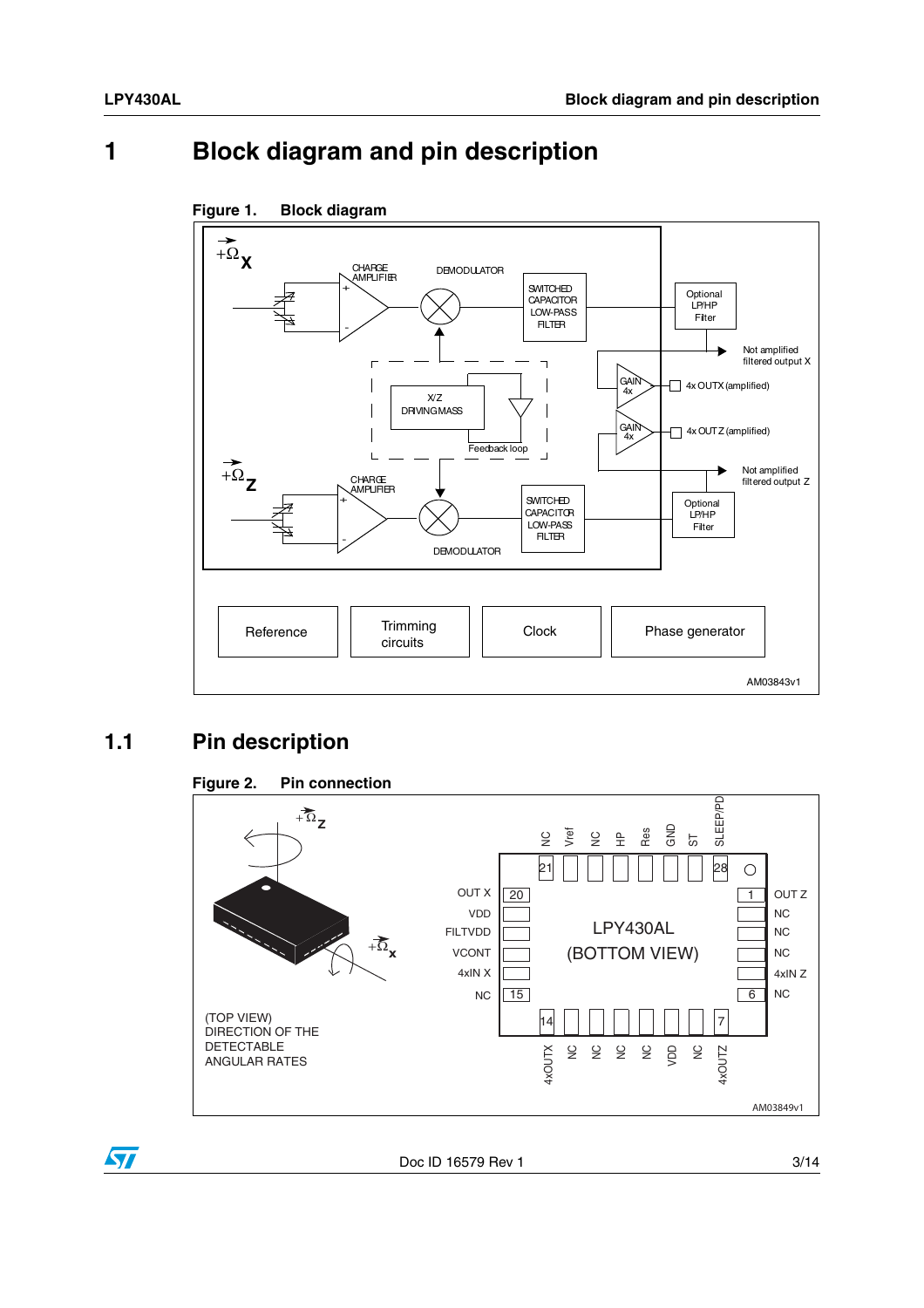| Pin # | Pin name         | <b>Analog function</b>                                                                                 |
|-------|------------------|--------------------------------------------------------------------------------------------------------|
| 1     | OUT <sub>Z</sub> | Z rate signal output voltage (not amplified)                                                           |
| 2     | ΝC               | Internally not connected                                                                               |
| 3     | <b>NC</b>        | Internally not connected                                                                               |
| 4     | ΝC               | Internally not connected                                                                               |
| 5     | 4xIN Z           | Input of 4x amplifier                                                                                  |
| 6     | <b>NC</b>        | Internally not connected                                                                               |
| 7     | 4xOUTZ           | Z rate signal output voltage (amplified)                                                               |
| 8     | <b>NC</b>        | Internally not connected                                                                               |
| 9     | Vdd              | Power supply                                                                                           |
| 10    | ΝC               | Internally not connected                                                                               |
| 11    | <b>NC</b>        | Internally not connected                                                                               |
| 12    | <b>NC</b>        | Internally not connected                                                                               |
| 13    | <b>NC</b>        | Internally not connected                                                                               |
| 14    | 4xOUTX           | X rate signal output voltage (amplified)                                                               |
| 15    | <b>NC</b>        | Internally not connected                                                                               |
| 16    | 4xIN X           | Input of 4x amplifier                                                                                  |
| 17    | <b>VCONT</b>     | PLL filter connection pin #17                                                                          |
| 18    | <b>FILTVDD</b>   | PLL filter connection pin #18                                                                          |
| 19    | Vdd              | Reserved, connect to Vdd                                                                               |
| 20    | <b>OUTX</b>      | X rate signal output voltage (not amplified)                                                           |
| 21    | <b>NC</b>        | Internally not connected                                                                               |
| 22    | Vref             | Reference voltage                                                                                      |
| 23    | <b>NC</b>        | Internally not connected                                                                               |
| 24    | HP               | High-pass filter reset (logic 0: normal operation mode;<br>logic1: external high-pass filter is reset) |
| 25    | Res              | Reserved. Leave unonnected or connect to Vdd                                                           |
| 26    | <b>GND</b>       | 0V supply voltage                                                                                      |
| 27    | SТ               | Self-test (see Table 6)                                                                                |
| 28    | SLEEP/PD         | Sleep mode / power-down mode (see Table 6)                                                             |

**Table 2. Pin description**



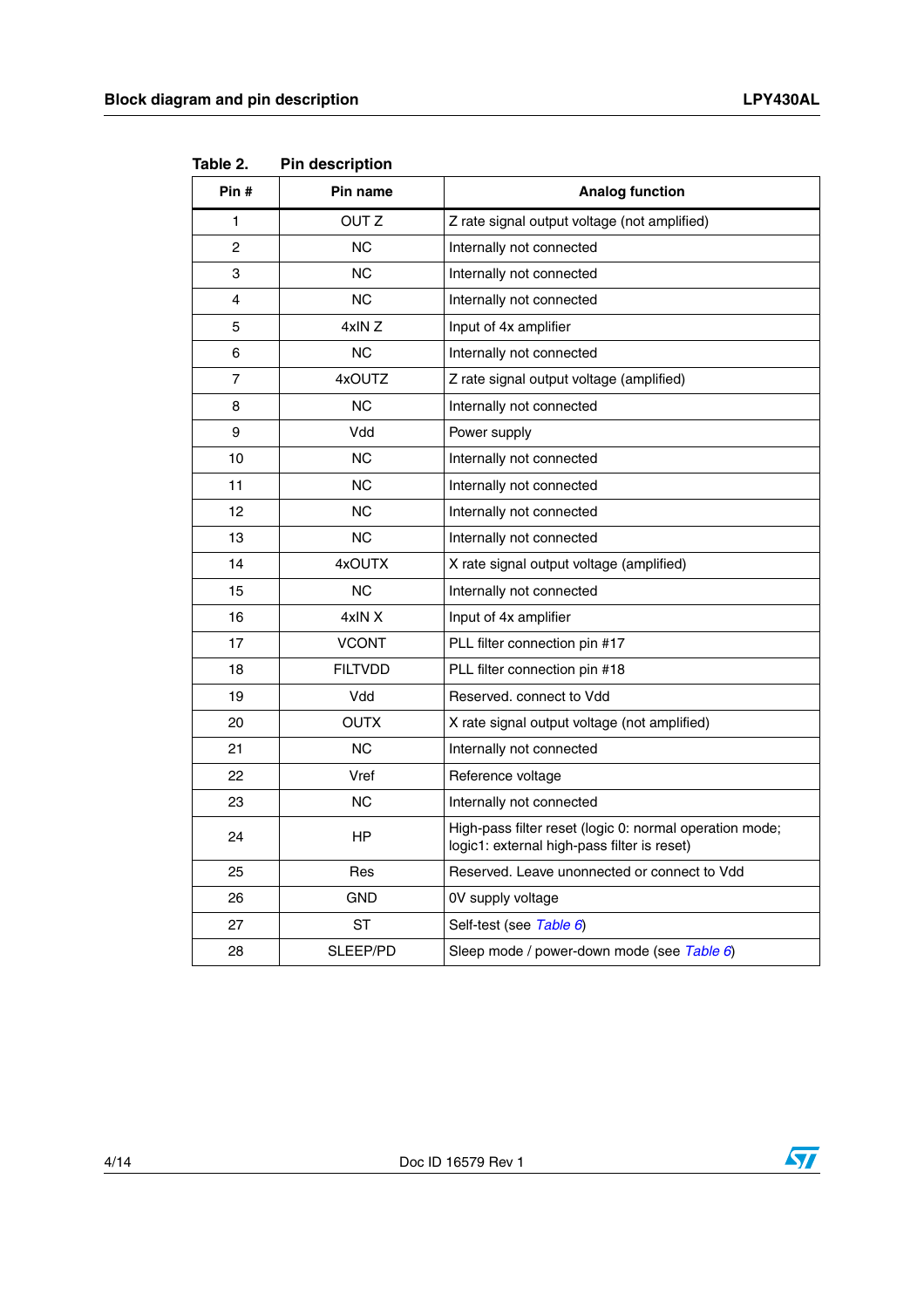### <span id="page-4-0"></span>**2 Mechanical and electrical specifications**

#### <span id="page-4-1"></span>**2.1 Mechanical characteristics**

Vdd = 3 V, T = 25 °C unless otherwise noted<sup>(a)</sup>

| Symbol       | <b>Parameter</b>                          | <b>Test condition</b>  | Min. | Typ. <sup>(1)</sup> | Max.  | <b>Unit</b>          |
|--------------|-------------------------------------------|------------------------|------|---------------------|-------|----------------------|
| <b>FSA</b>   | Measurement range                         | 4x OUT (amplified)     |      | ±300                |       | dps                  |
| <b>FS</b>    |                                           | OUT (not amplified)    |      | ±1200               |       | dps                  |
| SoA          | Sensitivity <sup>(2)</sup>                | 4x OUT (amplified)     |      | 3.33                |       | mV/dps               |
| So           |                                           | OUT (not amplified)    |      | 0.83                |       | mV/dps               |
| SoDr         | Sensitivity change vs.<br>temperature     | Delta from 25°C        |      | 0.07                |       | $\%$ /°C             |
| Voff         | Zero-rate level <sup>(3)</sup>            |                        |      | 1.5                 |       | $\mathsf{V}$         |
| Vref         | Reference voltage                         |                        |      | 1.5                 |       | $\vee$               |
| <b>OffDr</b> | Zero-rate level change<br>vs. temperature | Delta from 25°C        |      | 0.05                |       | $dps$ <sup>o</sup> C |
| <b>NL</b>    | Non linearity                             | Best fit straight line |      | ±1                  |       | %FS                  |
| <b>BW</b>    | Bandwidth <sup>(3)</sup>                  |                        |      | 140                 |       | <b>Hz</b>            |
| Vst          | Self-test output<br>change                |                        |      | $250^{(4)}$         |       | mV                   |
| <b>Rn</b>    | Rate noise density                        |                        |      | 0.018               |       | $dps/\sqrt{Hz}$      |
| Top          | Operating<br>temperature range            |                        | -40  |                     | $+85$ | $^{\circ}C$          |

<span id="page-4-2"></span>

| <b>Mechanical characteristics</b><br>Table 3. |
|-----------------------------------------------|
|-----------------------------------------------|

1. Typical specifications are not guaranteed.

2. Sensitivity and zero-rate level are not ratiometric to supply voltage.

3. The product is capable of measuring angular rates extending from DC to the selected BW.

4. Self test typical absolute value.

a. The product is factory calibrated at 3 V. The operational power supply range is specified in *[Table 4](#page-5-1)*.

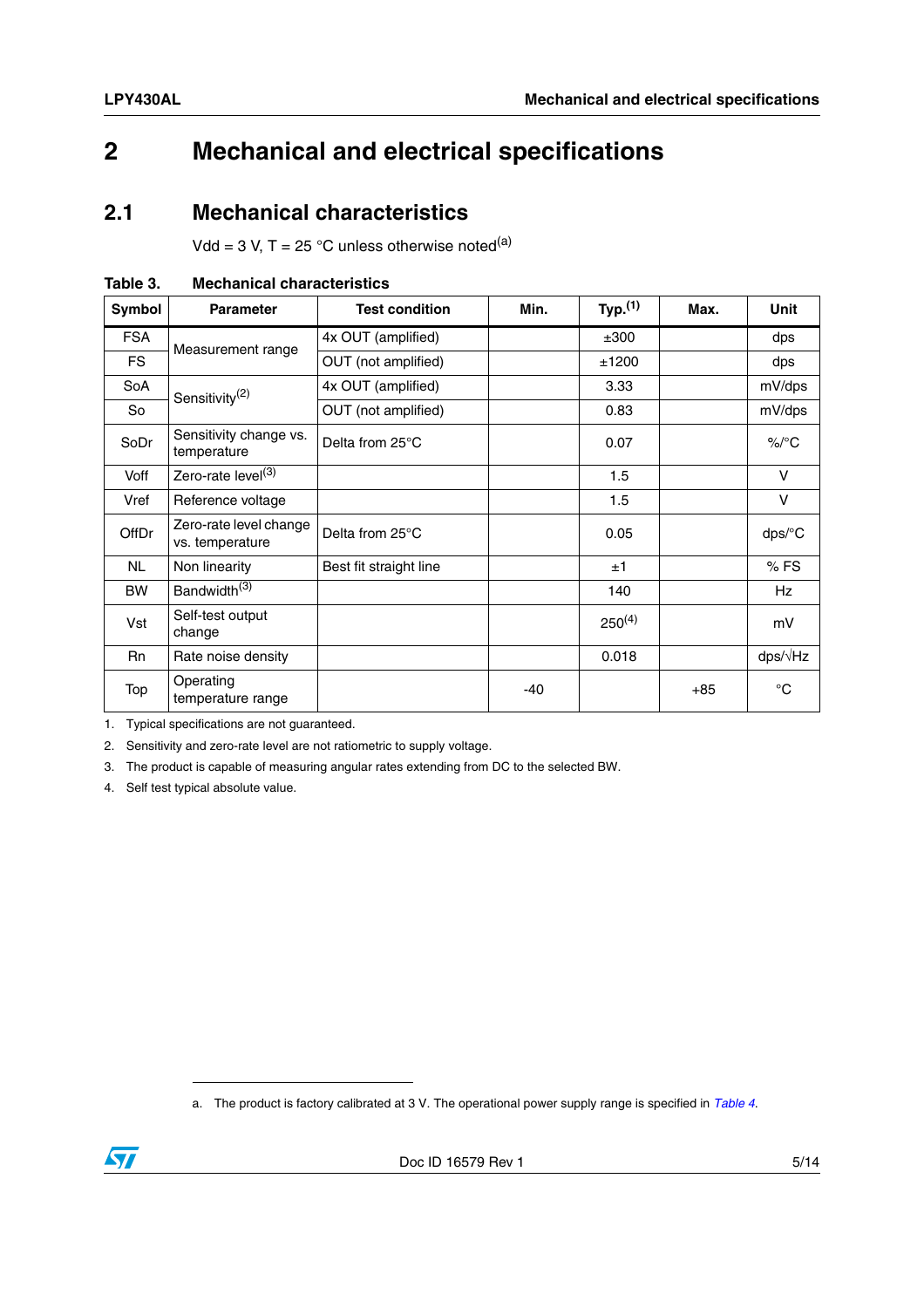### <span id="page-5-0"></span>**2.2 Electrical characteristics**

Vdd =3 V, T=25  $^{\circ}$ C unless otherwise noted<sup>(b)</sup>

| Symbol        | <b>Parameter</b>                      | <b>Test condition</b>                | Min.        | Typ. <sup>(1)</sup> | Max.             | Unit |
|---------------|---------------------------------------|--------------------------------------|-------------|---------------------|------------------|------|
| Vdd           | Supply voltage                        |                                      | 2.7         | 3                   | 3.6              | V    |
| Idd           | Supply current                        | SLEEP/PD pin connected<br>to GND     |             | 6.8                 |                  | mA   |
| <b>IddSI</b>  | Supply current sleep<br>mode          | SLEEP/PD, ST pin<br>connected to Vdd |             | 2.1                 |                  | mA   |
| <b>IddPdn</b> | Supply current in power-<br>down mode | SLEEP/PD pin connected<br>to Vdd     |             |                     | 5                | μA   |
| <b>VST</b>    | Self-test input                       | Logic 0 level                        | 0           |                     | $0.2^*V$ dd      | v    |
|               |                                       | Logic 1 level                        | $0.8^*V$ dd |                     | Vdd              |      |
| <b>VPD</b>    |                                       | Logic 0 level                        | 0           |                     | $0.2^{\ast}$ Vdd | v    |
|               | Power-down input                      | Logic 1 level                        | $0.8^*V$ dd |                     | Vdd              |      |
| Top           | Operating temperature<br>range        |                                      | $-40$       |                     | $+85$            | °C   |

<span id="page-5-1"></span>**Table 4. Electrical characteristics**

1. Typical specifications are not guaranteed.

b. The product is factory calibrated at 3 V

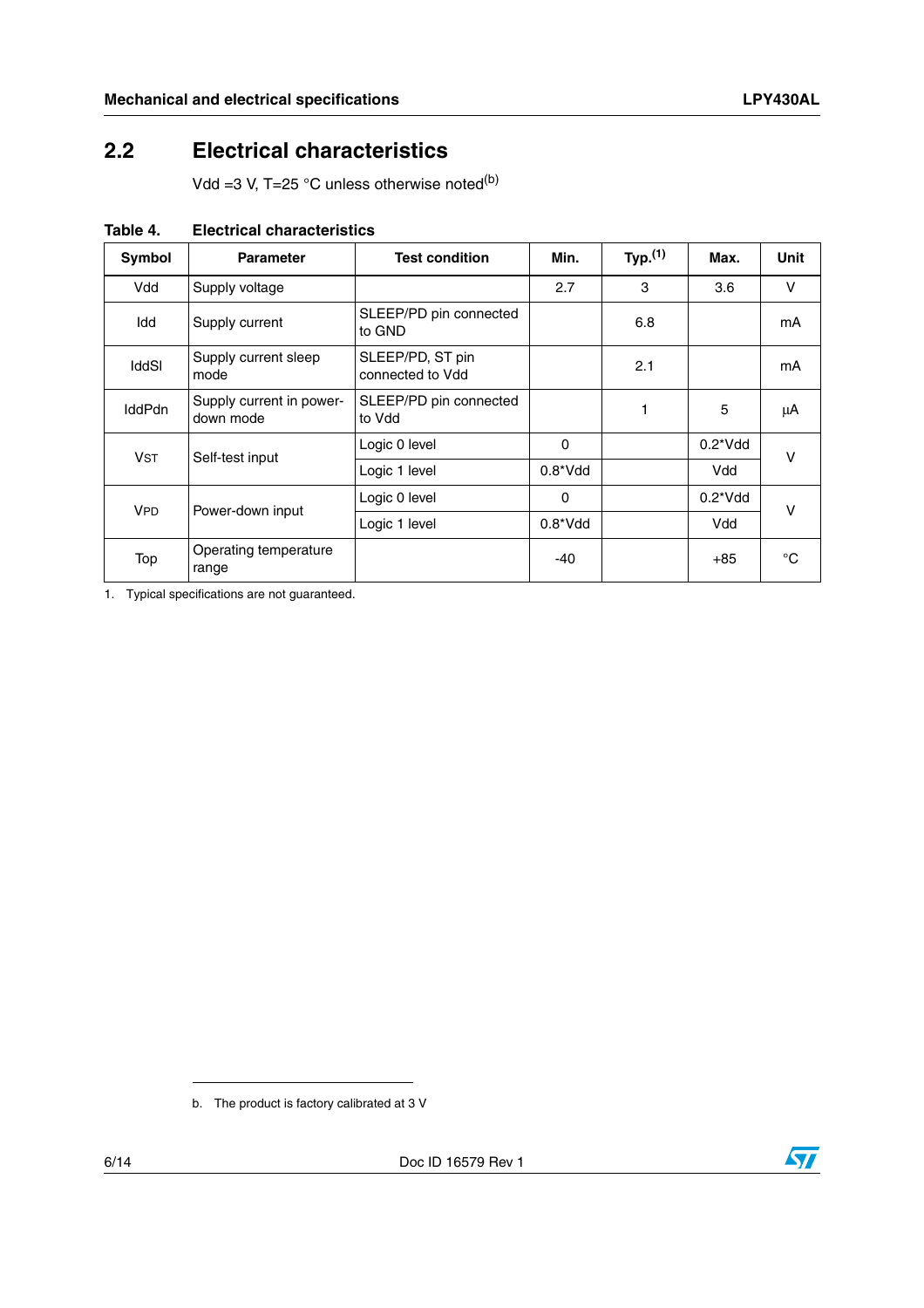### <span id="page-6-0"></span>**3 Absolute maximum ratings**

Stresses above those listed as "Absolute maximum ratings" may cause permanent damage to the device. This is a stress rating only and functional operation of the device under these conditions is not implied. Exposure to maximum rating conditions for extended periods may affect device reliability.

| Symbol           | <b>Ratings</b>                                  | <b>Maximum value</b> | Unit |
|------------------|-------------------------------------------------|----------------------|------|
| Vdd              | Supply voltage                                  | $-0.3$ to 6          | v    |
| Vin              | Input voltage on any control pin (SLEEP/PD, ST) | $-0.3$ to Vdd $+0.3$ | ٧    |
| $I_{\text{STG}}$ | Storage temperature range                       | $-40$ to $+125$      | °C   |
| Α                | Acceleration                                    | 3000 for 0.5 ms      | g    |
|                  |                                                 | 10000 for 0.1 ms     | g    |
| <b>ESD</b>       | Electrostatic discharge protection              | $2$ (HBM)            | kV   |

**Table 5. Absolute maximum ratings**



This is a mechanical shock sensitive device, improper handling can cause permanent damage to the part



This is an ESD sensitive device, improper handling can cause permanent damage to  $\triangleq$  the part

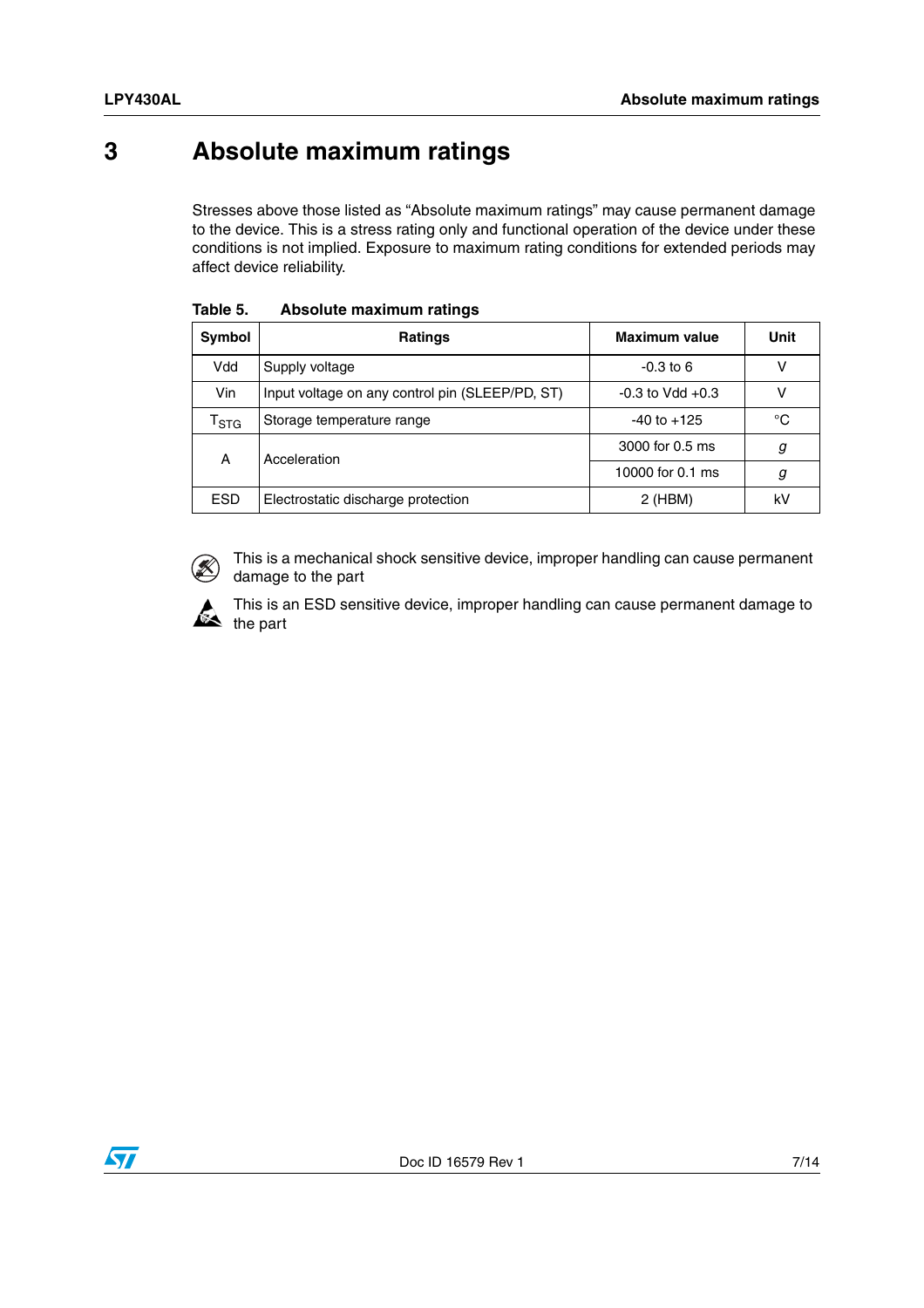### <span id="page-7-0"></span>**4 Terminology**

#### <span id="page-7-1"></span>**4.1 Sensitivity**

An angular rate gyroscope is a device that produces a positive-going output voltage for counterclockwise rotation around the sensitive axis considered. Sensitivity describes the gain of the sensor and can be determined by applying a defined angular velocity to it. This value changes very little over temperature and time.

#### <span id="page-7-2"></span>**4.2 Zero-rate level**

Zero-rate level describes the actual output signal if there is no angular rate present. The zero-rate level of precise MEMS sensors is, to some extent, a result of stress to the sensor and therefore zero-rate level can slightly change after mounting the sensor onto a printed circuit board or after exposing it to extensive mechanical stress. This value changes very little over temperature and time.

#### <span id="page-7-3"></span>**4.3 Self-test**

Self-test allows testing of the mechanical and electrical part of the sensor, allowing the seismic mass to be moved by means of an electrostatic test-force. The self-test function is off when the ST pin is connected to GND. When the ST pin is tied to Vdd, an actuation force is applied to the sensor, emulating a definite Coriolis force. In this case the sensor output exhibits a voltage change in its DC level which is also dependent on the supply voltage. When ST is active, the device output level is given by the algebraic sum of the signals produced by the velocity acting on the sensor and by the electrostatic test-force. If the output signals change within the amplitude specified in *[Table 3](#page-4-2)*, then the mechanical element is working properly and the parameters of the interface chip are within the defined specifications.

#### <span id="page-7-4"></span>**4.4 High pass filter reset (HP)**

The LPY430AL provides the possibility to reset the optional external high-pass filter by applying a high logic value to the HP pad. This procedure ensures faster response, especially during overload conditions. Moreover, this operation is recommended each time the device is powered.

#### <span id="page-7-5"></span>**4.5 Sleep mode, self-test and power-down**

The LPY430AL enables advanced power-saving features thanks to the availability of three different operating modes. When the device is set in a Sleep mode configuration, the reading chain is completely turned off, resulting in low power consumption. In this condition the device turn-on time is significantly reduced, allowing simple external power cycling.

In accordance with the table below, the user can select the desired operating mode using two dedicated pins (ST and SLEEP/PD).

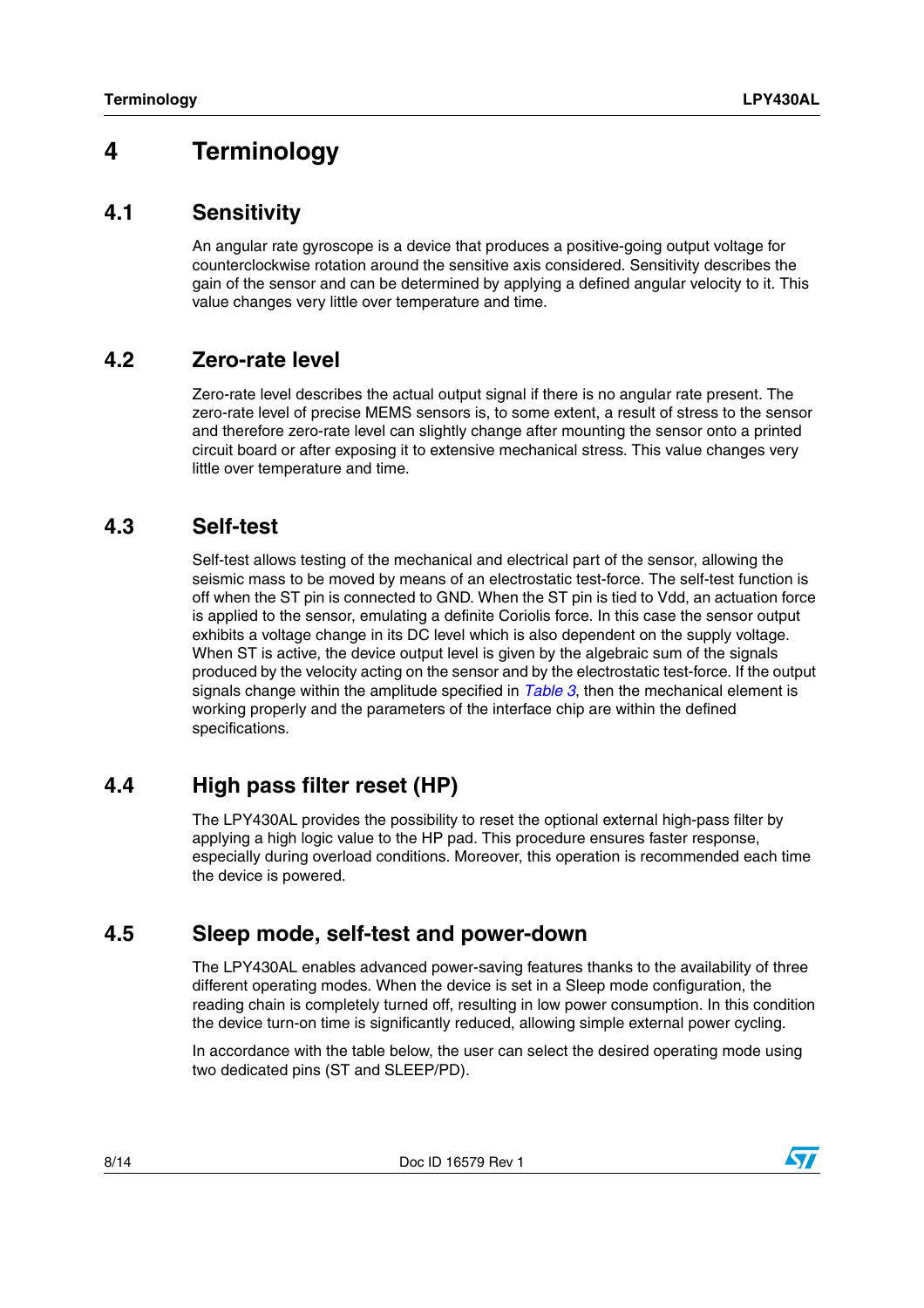| <b>Operating mode</b> | ST pin | SLEEP/PD pin |
|-----------------------|--------|--------------|
| Normal mode           |        |              |
| Power-down            |        |              |
| Self-test             |        |              |
| Sleep mode            |        |              |

<span id="page-8-0"></span>**Table 6. Sleep mode and Power-down mode configuration**

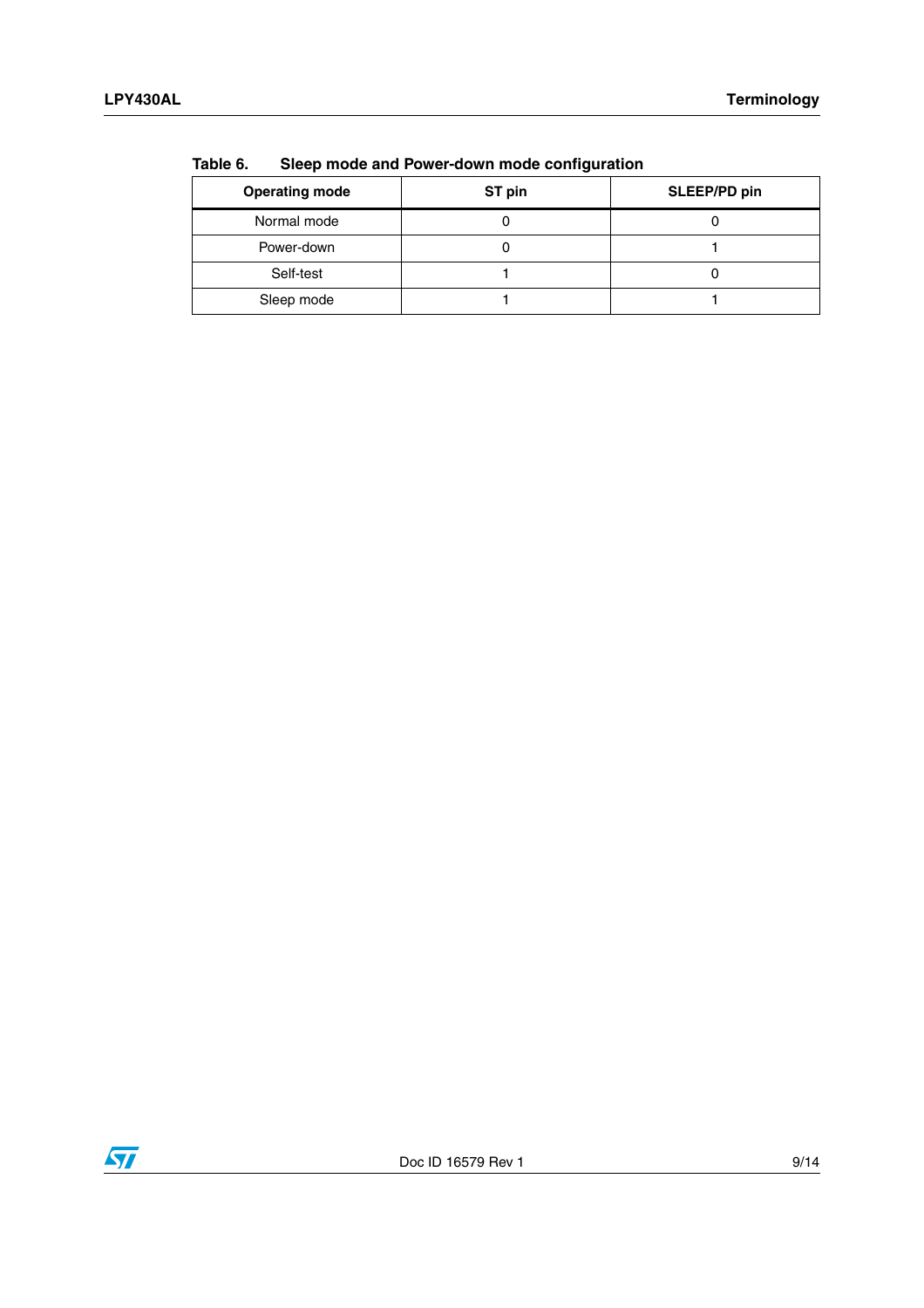### <span id="page-9-0"></span>**5 Application hints**



<span id="page-9-1"></span>**Figure 3. LPY430AL electrical connections and external components values**

Power supply decoupling capacitors (100 nF ceramic or polyester + 10 µF aluminum) should be placed as near as possible to the device (common design practice).

The LPY430AL allows band limiting of the output rate response through the use of an external low-pass filter (recommended) in addition to the embedded low-pass filter (f $_{\rm t}$  = 140 Hz).

The 4xOUTX and 4xOUTZ are, respectively, OUTX and OUTZ amplified output lines, internally buffered to ensure low output impedance.

If external low-pass filtering is not applied, it is mandatory to short-circuit pin 1 to pin 5 and pin 16 to pin 20, respectively, when amplified outputs are used.

When only a non-amplified output is used (OUTX/OUTZ), it is recommended to set pin 5 and 16 to a fixed reference voltage (Vref).

The LPY430AL IC includes a PLL (phase-locked loop) circuit to synchronize driving and sensing interfaces. Capacitors and resistors must be added at the **FILTVDD** and **VCONT** pins (as shown in *[Figure 3](#page-9-1)*) to implement a low-pass filter.

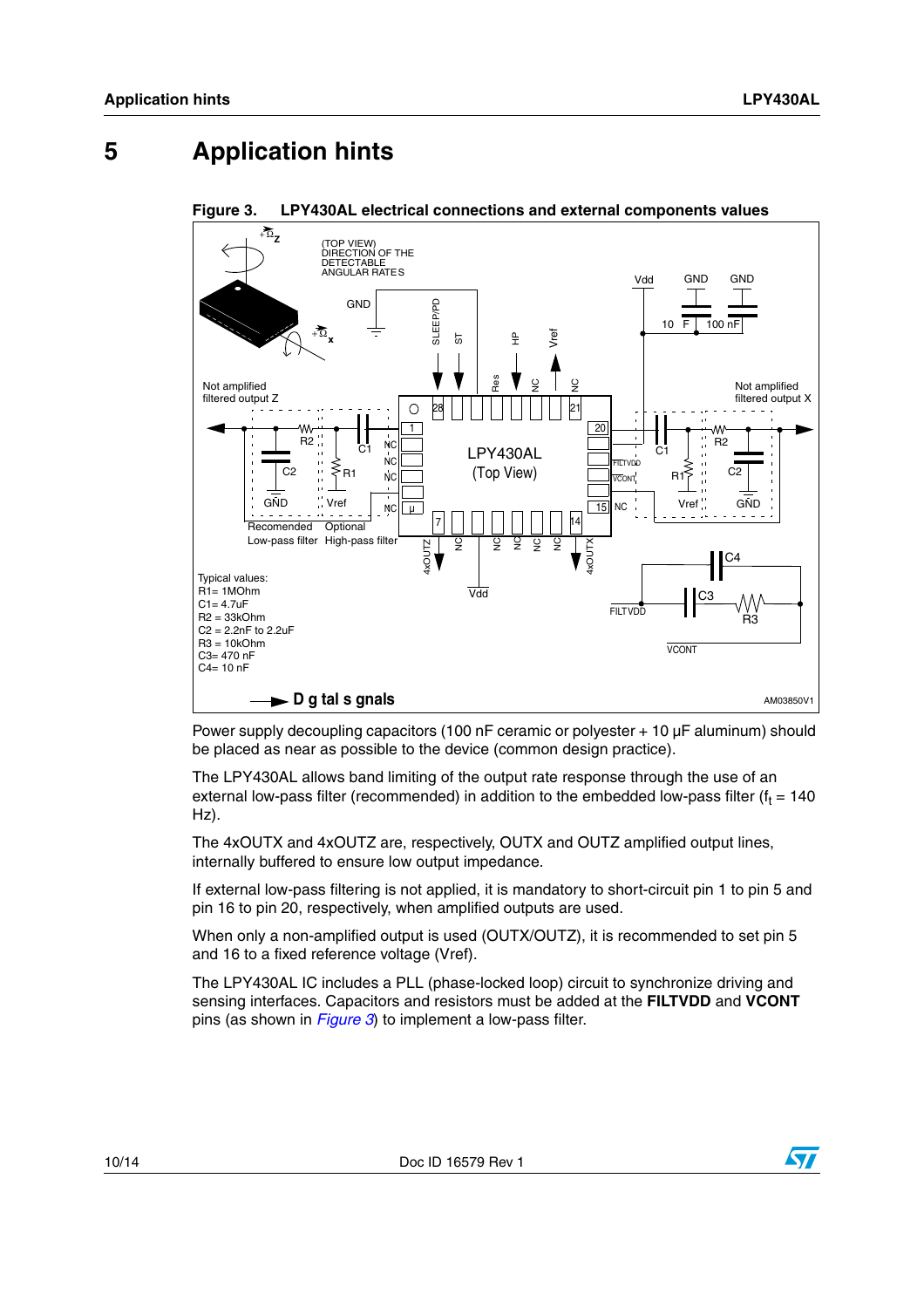#### <span id="page-10-0"></span>**5.1 Output response vs. rotation**

**Figure 4. Output response vs. rotation**



### <span id="page-10-1"></span>**5.2 Soldering information**

The LGA package is compliant with the ECOPACK®, RoHS and "Green" standards. It is qualified for soldering heat resistance in accordance with JEDEC J-STD-020.

Leave "pin 1 indicator" unconnected during soldering.

Land pattern and soldering recommendations are available at www.st.com

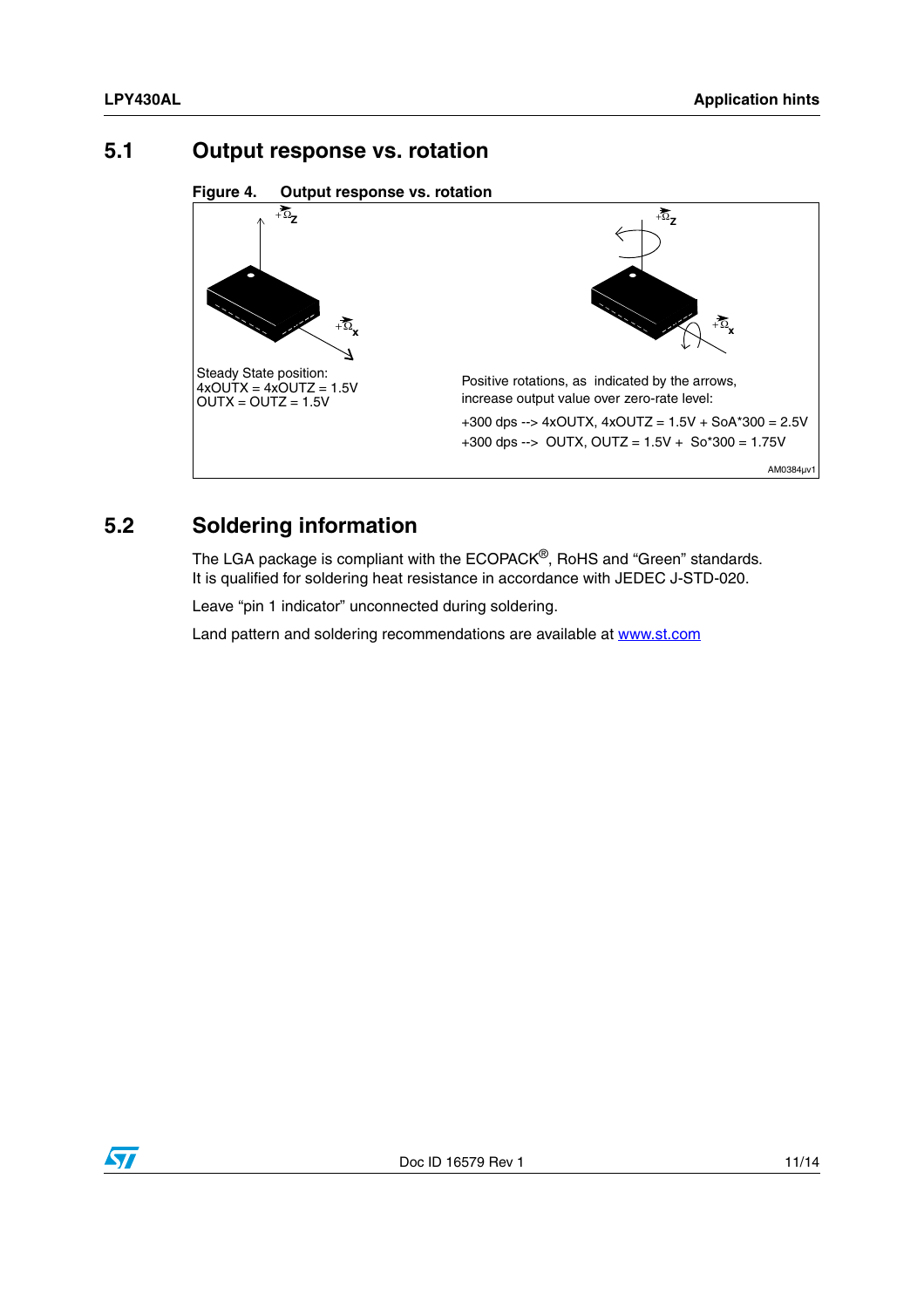### <span id="page-11-0"></span>**6 Package information**

In order to meet environmental requirements, ST offers these devices in different grades of ECOPACK® packages, depending on their level of environmental compliance. ECOPACK® specifications, grade definitions and product status are available at: www.st.com. ECOPACK is an ST trademark.



#### **Figure 5. LGA-28: mechanical data and package dimensions**



12/14 Doc ID 16579 Rev 1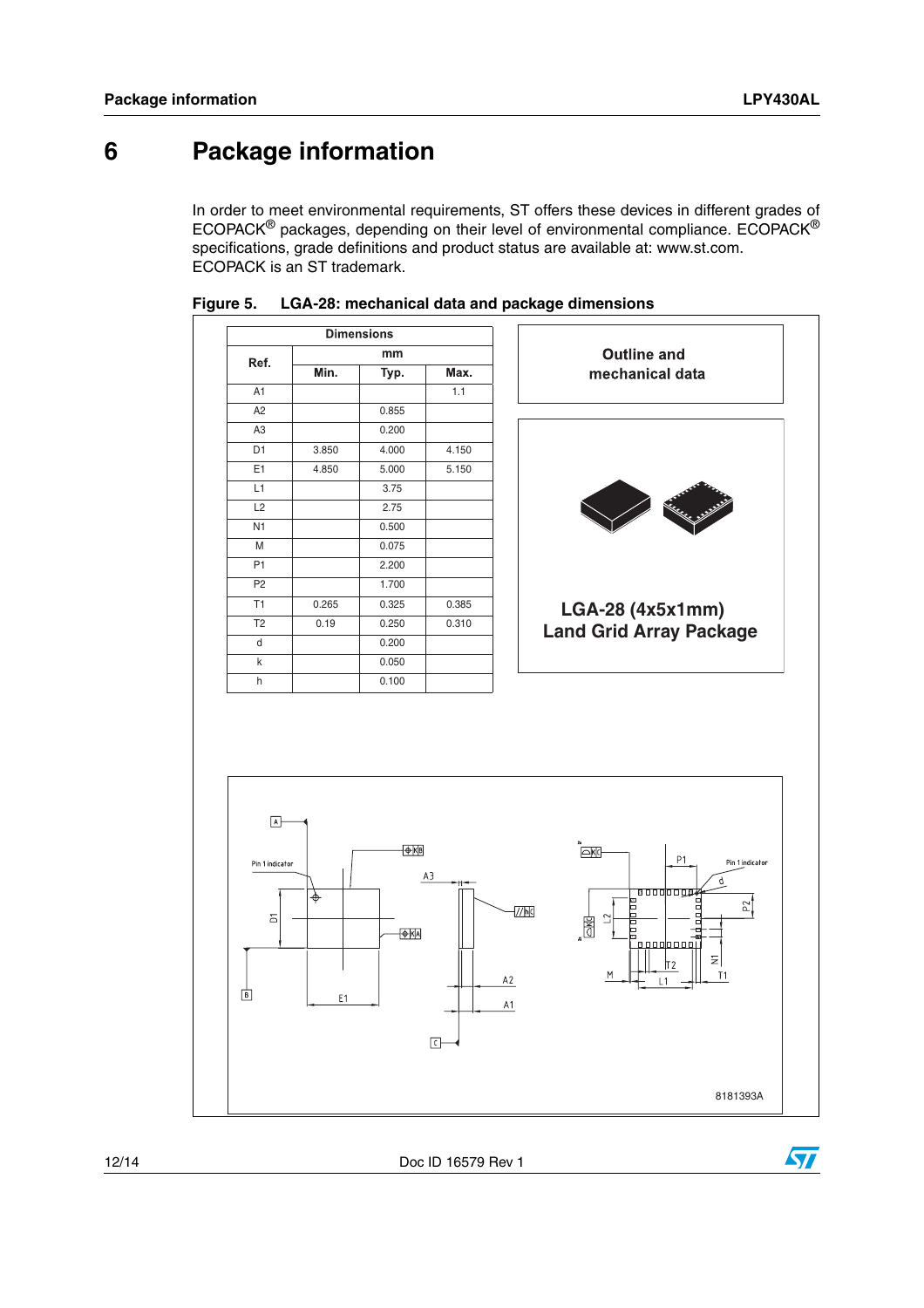## <span id="page-12-0"></span>**7 Revision history**

#### Table 7. **Document revision history**

| Date        | <b>Revision</b> | <b>Changes</b>   |
|-------------|-----------------|------------------|
| 29-Oct-2009 |                 | Initial release. |